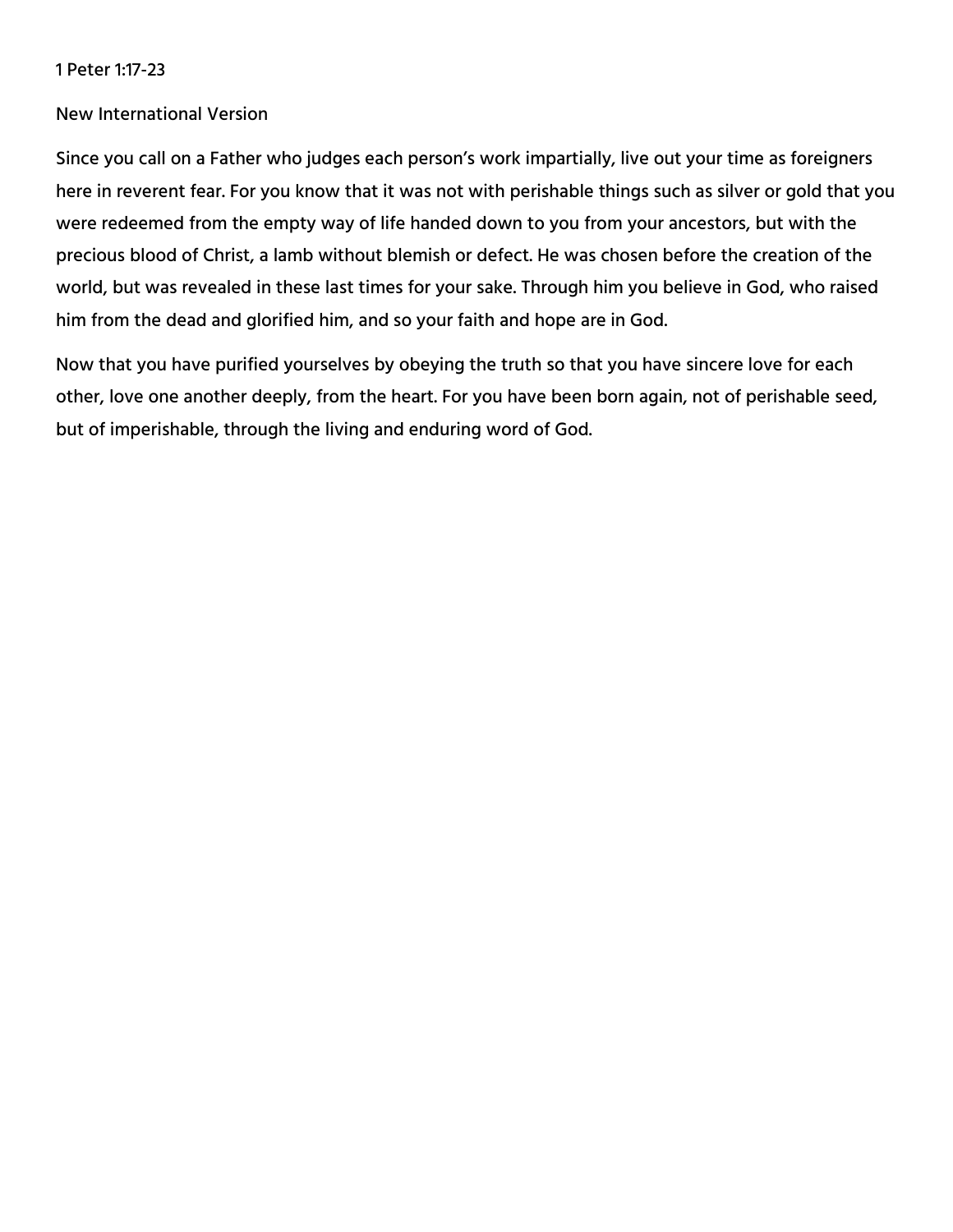# Psalm 116:1-3, 10-17

I love the Lord, because he has heard the voice of my supplication, because he has inclined his ear to me whenever I called upon him.

The cords of death entangled me; the grip of the grave took hold of me; I came to grief and sorrow.

Then I called upon the Name of the Lord: "O Lord, I pray you, save my life."

How shall I repay the Lord for all the good things he has done for me?

I will lift up the cup of salvation and call upon the Name of the Lord.

I will fulfill my vows to the Lord in the presence of all his people.

Precious in the sight of the Lord is the death of his servants.

O Lord, I am your servant; I am your servant and the child of your handmaid; you have freed me from my bonds.

I will offer you the sacrifice of thanksgiving and call upon the Name of the Lord.

I will fulfill my vows to the Lord in the presence of all his people,

In the courts of the Lord'S house, in the midst of you, O Jerusalem.

Hallelujah!